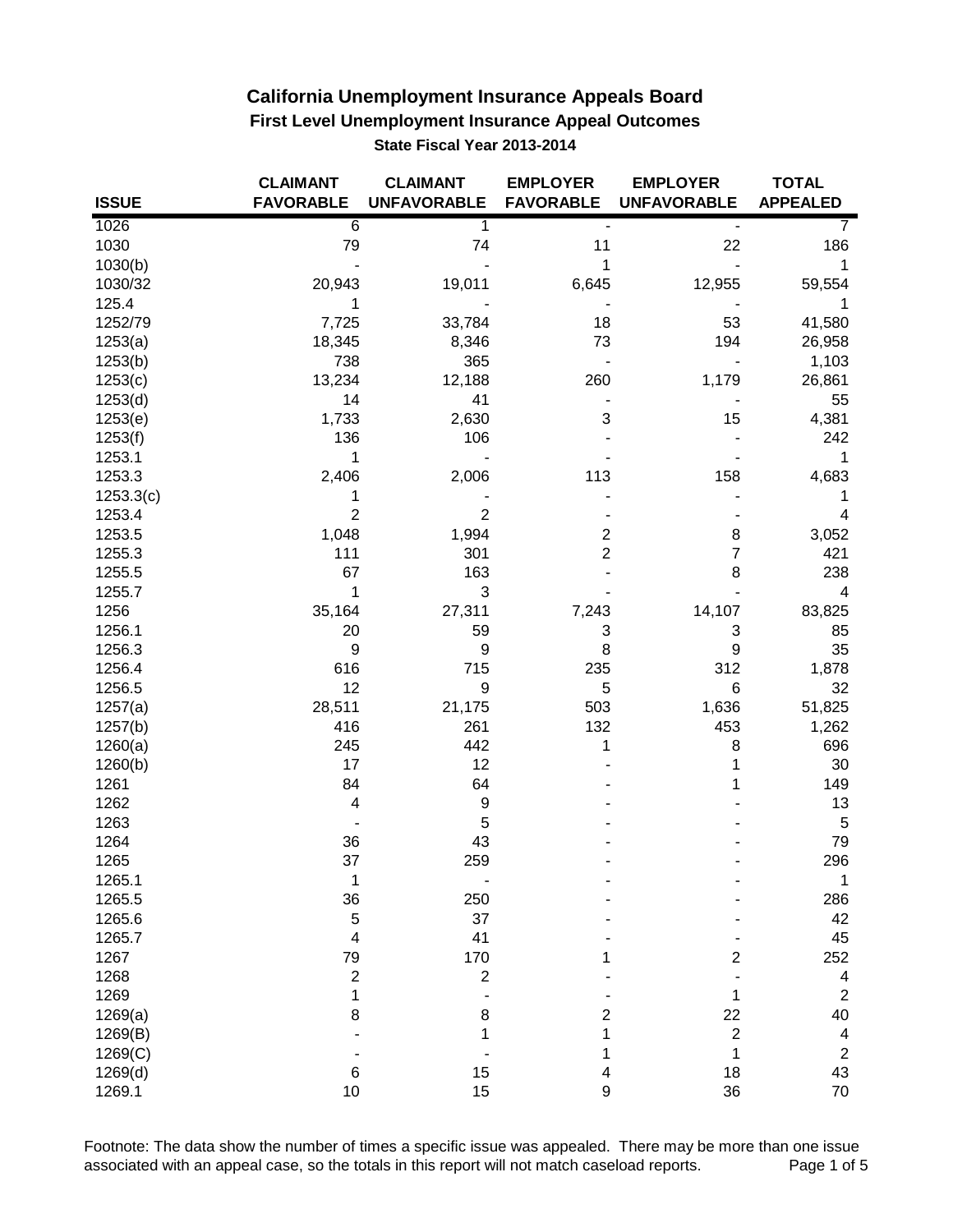|              | <b>CLAIMANT</b>          | <b>CLAIMANT</b>    | <b>EMPLOYER</b>  | <b>EMPLOYER</b>          | <b>TOTAL</b>     |
|--------------|--------------------------|--------------------|------------------|--------------------------|------------------|
| <b>ISSUE</b> | <b>FAVORABLE</b>         | <b>UNFAVORABLE</b> | <b>FAVORABLE</b> | <b>UNFAVORABLE</b>       | <b>APPEALED</b>  |
| 1269.1(A)    | 28                       | 230                |                  | $\overline{\phantom{a}}$ | 258              |
| 1269.1(b)    | 105                      | 706                |                  |                          | 811              |
| 1269.1(C)    | 32                       | 159                |                  |                          | 191              |
| 1269.1(d)    | 37                       | 295                |                  |                          | 332              |
| 1269.1(e)    | 92                       | 506                |                  |                          | 598              |
| 1269.1(f)    | 12                       | 49                 |                  |                          | 61               |
| 1269.1(G)    | 10                       | 29                 |                  |                          | 39               |
| 1269.1(h)    | 1                        | 10                 |                  |                          | 11               |
| 1271(a)      | 416                      | 1,624              | 10               | 58                       | 2,108            |
| 1271(B)      | 5                        | 49                 |                  |                          | 54               |
| 1271(c)      | 1                        | 6                  |                  |                          | $\overline{7}$   |
| 1271(d)      |                          | 3                  |                  |                          | $\sqrt{3}$       |
| 1271(D)(3)   | 1                        | $\boldsymbol{9}$   |                  |                          | $10$             |
| 1272.5       | 5                        | $\overline{7}$     |                  |                          | 12               |
| 1273         | $\overline{\mathbf{4}}$  | 13                 |                  |                          | 17               |
| 1275         | 140                      | 535                | 2                | 11                       | 688              |
| 1275(a)      | 60                       | 238                |                  |                          | 298              |
| 1275(b)      | 39                       | 191                |                  |                          | 230              |
| 1276         | 13                       | 35                 |                  | $\overline{c}$           | 50               |
| 1277         | 970                      | 5,491              |                  |                          | 6,461            |
| 1279.5       | 74                       | 194                |                  | 1                        | 269              |
| 1279.5(c)    |                          | 1                  |                  |                          | 1                |
| 1280         | $\,6\,$                  | 20                 |                  | 1                        | 27               |
| 1281         | 83                       | 533                |                  | $\overline{2}$           | 618              |
| 1281(a)      | $\blacksquare$           | 4                  |                  |                          | 4                |
| 1281(b)      | $\overline{7}$           | 68                 |                  |                          | 75               |
| 1281(d)      | $\blacksquare$           | $\boldsymbol{9}$   |                  |                          | $\boldsymbol{9}$ |
| 13004        | $\boldsymbol{2}$         | 13                 | 7                | 6                        | 28               |
| 13004.5      | $\overline{\phantom{a}}$ |                    | 1                | $\blacksquare$           | $\mathbf{1}$     |
| 13009        | $\overline{c}$           | 8                  |                  | 3                        | 13               |
| 1326         |                          | 6                  |                  |                          | $\,6\,$          |
| 1327         | 1                        |                    |                  |                          | 1                |
| 1328         | 3                        | 9                  |                  |                          | 12               |
| 1329.1       | 132                      | 114                |                  |                          | 246              |
| 1330         | 6                        |                    |                  |                          | 6                |
| 1332         | 2                        | 6                  |                  |                          | 8                |
| 135.1        | 1                        |                    |                  |                          | 1                |
| 1375         | 31,534                   | 26,582             |                  | 1                        | 58,117           |
| 1375.1       | 23,423                   | 19,261             |                  | 1                        | 42,685           |
| 1375.5       | 16                       | 5                  |                  |                          | 21               |
| 1375-1       | 235                      | 221                |                  |                          | 456              |
| 1376         | 1                        | $\overline{2}$     |                  |                          | 3                |
| 1377         |                          | 10                 |                  |                          | 10               |
| 1382         | 5                        | 114                |                  |                          | 120              |
| 2005(b)(2)   |                          | 1                  |                  |                          | 1                |
| 201/202      |                          | $\boldsymbol{9}$   |                  |                          | 9                |

Footnote: The data show the number of times a specific issue was appealed. There may be more than one issue associated with an appeal case, so the totals in this report will not match caseload reports. Page 2 of 5 associated with an appeal case, so the totals in this report will not match caseload reports.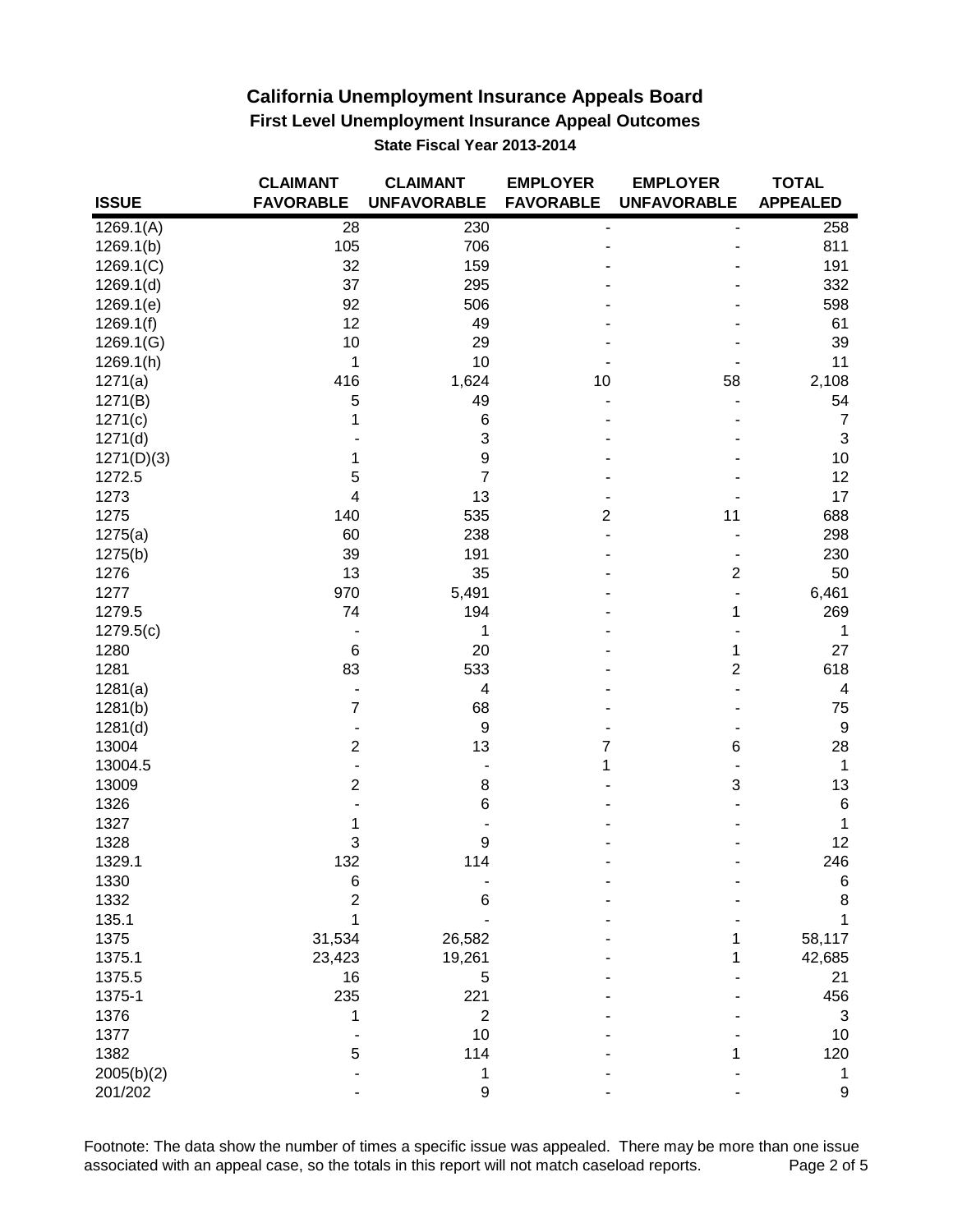|                             | <b>CLAIMANT</b>         | <b>CLAIMANT</b>    | <b>EMPLOYER</b>  | <b>EMPLOYER</b>    | <b>TOTAL</b>    |
|-----------------------------|-------------------------|--------------------|------------------|--------------------|-----------------|
| <b>ISSUE</b>                | <b>FAVORABLE</b>        | <b>UNFAVORABLE</b> | <b>FAVORABLE</b> | <b>UNFAVORABLE</b> | <b>APPEALED</b> |
| 202(a)                      |                         | 6                  |                  |                    | 6               |
| 203                         |                         | $\,$ 6 $\,$        |                  |                    | 6               |
| 2291                        |                         |                    |                  |                    | $\overline{2}$  |
| 2291(a)(5)                  |                         |                    |                  |                    | 1               |
| 2291(a)(5)(A)               | 1                       | 4                  |                  |                    | 5               |
| 23-08                       | 4                       | 15                 |                  |                    | 19              |
| 2318(a)(3)(B)               | 1                       |                    |                  |                    | 1               |
| 2318(a)(3)(B)(ii)           |                         |                    |                  |                    | 1               |
| 2318(a)(5)                  |                         |                    |                  |                    | 1               |
| 2606                        |                         |                    |                  | 1                  | 1               |
| 2706.2                      | 1                       | 1                  |                  |                    | $\overline{2}$  |
| 2707.5                      | $\overline{2}$          | 4                  |                  |                    | 6               |
| 3751                        | $\overline{2}$          | 1                  |                  |                    | 3               |
| 4001                        | 23                      | 21                 |                  |                    | 44              |
| 4001(b)(1)                  | 28                      | 133                |                  |                    | 161             |
| 4001(b)(2)                  | 28                      | 132                |                  |                    | 160             |
| 4001(b)(3)                  |                         | 1                  |                  |                    | 1               |
| 4001(d)(1)                  | $\sqrt{3}$              | 58                 |                  |                    | 61              |
| 4001(d)(1)-SEQ              | $\overline{\mathbf{4}}$ | 21                 |                  |                    | 25              |
| 4001(d)(2)                  | 522                     | 5,182              |                  |                    | 5,704           |
| 4001(d)(3)                  | $\overline{4}$          | 60                 |                  |                    | 64              |
| 4001(d)(3)-SEQ              | $\overline{4}$          | 18                 |                  |                    | 22              |
| 4001(h)(1)                  | 283                     | 142                |                  |                    | 425             |
| 4001(h)(1)(A)               | 1,031                   | 561                |                  |                    | 1,592           |
| 4001(h)(1)(B)               | 1,214                   | 999                |                  |                    | 2,213           |
| 4001(h)(1)(C)               | 1,070                   | 838                |                  |                    | 1,908           |
| 4001(h)(1)(D)               | 1,058                   | 841                |                  |                    | 1,899           |
|                             | 3,152                   | 2,323              |                  |                    | 5,475           |
| 4001(i)(1)(B)<br>4002(b)(1) | 1                       | 30                 |                  |                    | 31              |
| 4002(b)(2)                  | 2                       | 3                  |                  |                    | 5               |
| 4002(c)(1)                  | 1                       | 25                 |                  |                    | 26              |
| 4002(d)(1)                  | 1                       | 32                 |                  |                    | 33              |
| 4002(e)(1)                  | $\overline{c}$          | 30                 |                  |                    | 32              |
| 4002(e)(2)                  | $\overline{2}$          | 48                 |                  |                    | 50              |
| 4002(g)                     |                         | 14                 |                  |                    | 14              |
| 4002(g)(2)(a)               |                         | 1                  |                  |                    | 1               |
| 4003(c)                     |                         | 14                 |                  |                    | 15              |
| 4003(d)                     | 1                       | 15                 |                  |                    | 16              |
| 4004                        | 3                       | 4                  |                  |                    | $\overline{7}$  |
| 4006                        | 14                      | 65                 |                  |                    | 79              |
|                             |                         |                    |                  |                    |                 |
| 4007(a)                     |                         | 25                 |                  |                    | 25              |
| 4007(a)(1)                  | 4                       | 237                |                  |                    | 241             |
| 4007(a)(2)                  |                         | 3                  |                  |                    | 3               |
| 4007(b)                     | $\boldsymbol{9}$        | 392                |                  |                    | 401             |
| 4304-12                     |                         | 1                  | 2                |                    | 4               |
| 454                         | 1                       |                    |                  |                    | 1               |

Footnote: The data show the number of times a specific issue was appealed. There may be more than one issue associated with an appeal case, so the totals in this report will not match caseload reports. Page 3 of 5 associated with an appeal case, so the totals in this report will not match caseload reports.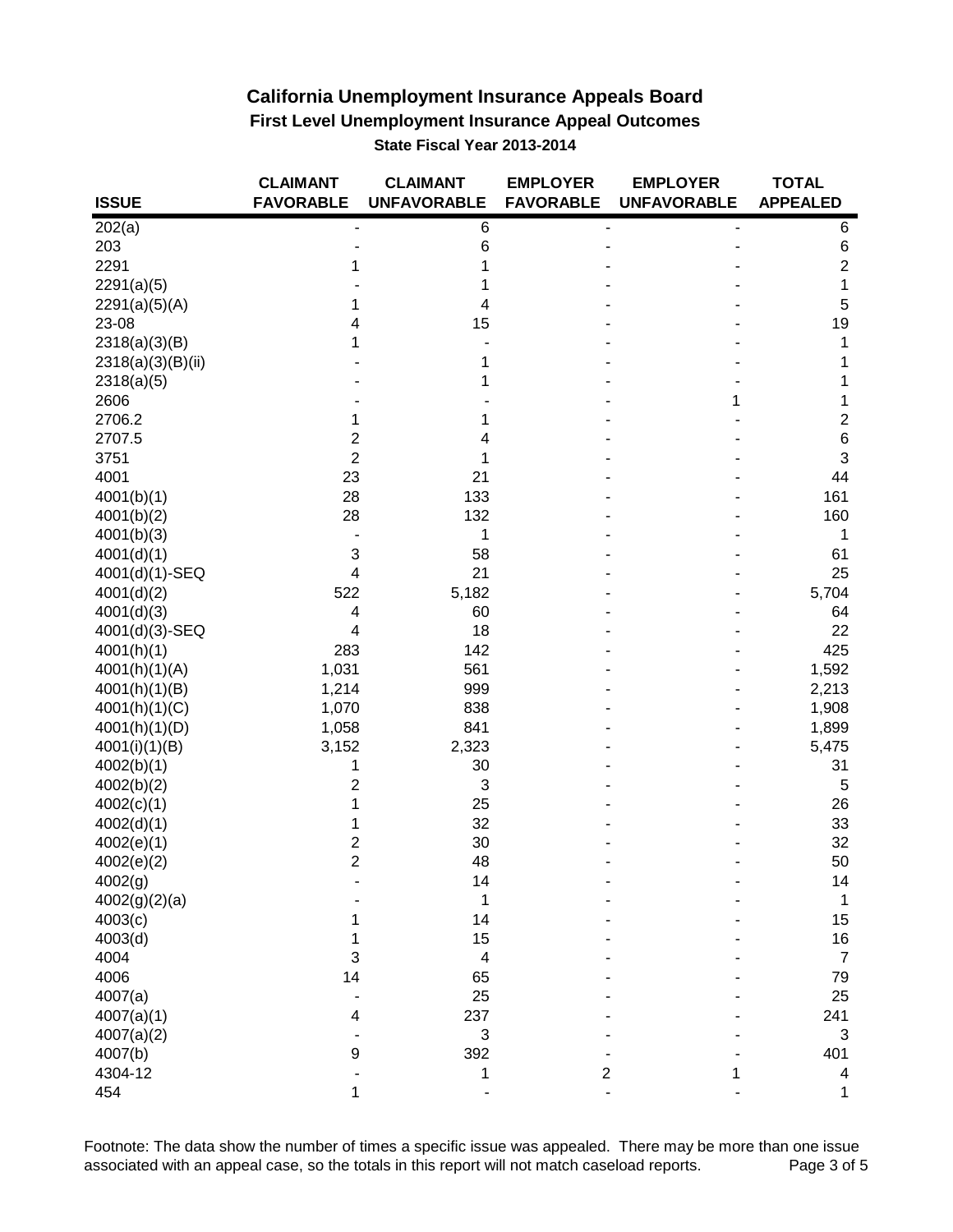|              | <b>CLAIMANT</b>           | <b>CLAIMANT</b>           | <b>EMPLOYER</b>  | <b>EMPLOYER</b>    | <b>TOTAL</b>            |
|--------------|---------------------------|---------------------------|------------------|--------------------|-------------------------|
| <b>ISSUE</b> | <b>FAVORABLE</b>          | <b>UNFAVORABLE</b>        | <b>FAVORABLE</b> | <b>UNFAVORABLE</b> | <b>APPEALED</b>         |
| 455          | 1                         | 1                         |                  |                    | $\overline{\mathbf{c}}$ |
| 455.5        | $\mathbf 2$               | 1                         |                  |                    | $\mathsf 3$             |
| 4552(b)      |                           | 22                        |                  |                    | 23                      |
| 4552(d)      |                           | 3                         |                  |                    | $\mathbf{3}$            |
| 4552(e)      | 459                       | 4,471                     |                  |                    | 4,930                   |
| 4554         |                           | 1                         |                  |                    | 1                       |
| 455-4        | 1                         |                           |                  |                    | 1                       |
| 599.774      |                           | 1                         |                  |                    | 1                       |
| 601          | 42                        | 78                        | 11               | 28                 | 159                     |
| 602          | 53                        | 110                       | 3                | 3                  | 169                     |
| 603          | 46                        | 93                        | $\mathbf 2$      | $\overline{2}$     | 143                     |
| 604          | $\mathbf 2$               | $\overline{c}$            |                  |                    | 4                       |
| 606          |                           |                           | 1                |                    | 1                       |
| 606.5        |                           |                           | 5                | 4                  | 10                      |
| 608          |                           |                           |                  |                    | 1                       |
| 609          |                           |                           |                  |                    | 1                       |
| 610          | $\mathbf 2$               | 5                         |                  |                    | $\overline{7}$          |
| 615.2(c)(2)  | 12                        | 79                        |                  |                    | 91                      |
| 617.11       | $\overline{\mathbf{4}}$   | 4                         |                  |                    | 8                       |
| 617.15       | $\boldsymbol{9}$          | 5                         |                  |                    | 14                      |
| 617.16       | 1                         | 4                         |                  |                    | 5                       |
| 617.22       | $\mathbf 2$               | $\overline{c}$            |                  |                    | $\overline{\mathbf{4}}$ |
| 617.22(a)(3) |                           | 1                         |                  |                    | 1                       |
| 617.3        | 10                        | 5                         |                  |                    | 15                      |
| 617.3(m)     | 1                         |                           |                  |                    | 1                       |
| 621          | 45                        | 78                        | 54               | 94                 | 271                     |
| 621(a)       | $\overline{\phantom{a}}$  | 1                         |                  |                    | 1                       |
| 621(b)       | 27                        | 50                        | 27               | 54                 | 158                     |
| 621(c)(1)(C) | 1                         |                           |                  | $\overline{2}$     | 3                       |
| 621(d)       |                           |                           |                  | 4                  | 4                       |
| 621.5        |                           |                           | 1                | 2                  | 5                       |
| 623          |                           |                           |                  |                    | 1                       |
| 629          |                           |                           |                  |                    | 1                       |
| 629-656      |                           | 4                         |                  |                    | 4                       |
| 631          | 12                        | 49                        |                  |                    | 61                      |
| 632          | $\ensuremath{\mathsf{3}}$ | 1                         |                  |                    | $\overline{4}$          |
| 634.5        | $\,$ 6 $\,$               | 17                        | $\mathbf 2$      | 1                  | 26                      |
| 634.5(a)     | $\,6$                     | 51                        | 1                | $\overline{c}$     | 60                      |
| 634.5(c)     |                           | $\boldsymbol{2}$          |                  | 1                  | $\sqrt{3}$              |
| 634.5(c)(7)  |                           | 1                         |                  |                    | 1                       |
|              |                           | 1                         |                  |                    |                         |
| 634.5(d)     | 3                         | 48                        |                  |                    | 1                       |
| 634.5(e)     |                           | $\overline{2}$            |                  | 1                  | 52                      |
| 634.5(j)     |                           |                           |                  |                    | $\overline{2}$          |
| 635          | 1                         |                           |                  |                    | 1                       |
| 636          |                           | $\ensuremath{\mathsf{3}}$ |                  | 1                  | 4                       |
| 642          | 8                         | 21                        | 1                | 1                  | 31                      |

Footnote: The data show the number of times a specific issue was appealed. There may be more than one issue associated with an appeal case, so the totals in this report will not match caseload reports. Page 4 of 5 associated with an appeal case, so the totals in this report will not match caseload reports.